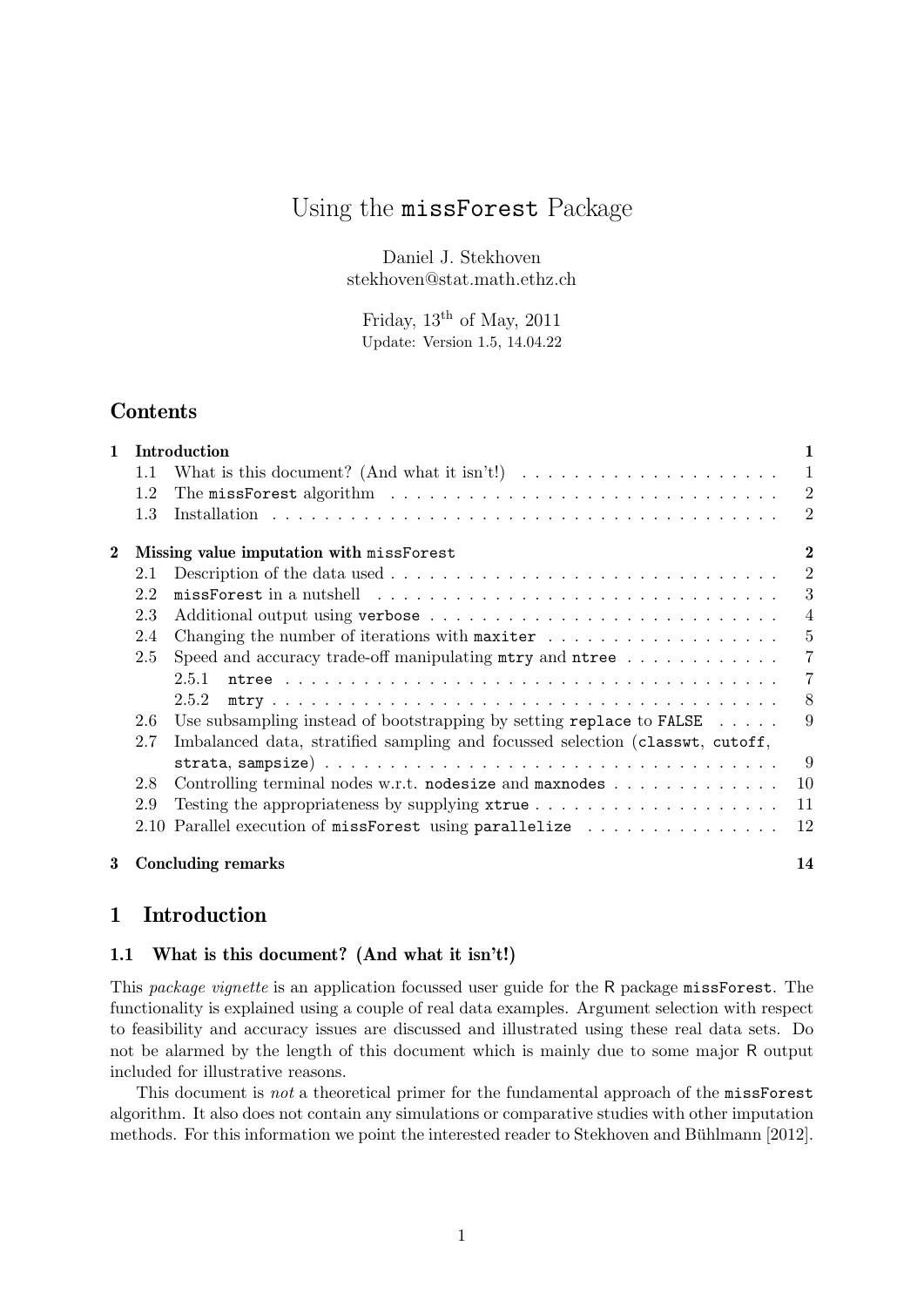#### 1.2 The missForest algorithm

missForest is a nonparametric imputation method for basically any kind of data. It can cope with mixed-type of variables, nonlinear relations, complex interactions and high dimensionality  $(p \gg n)$ . It only requires the observation (i.e. the rows of the data frame supplied to the function) to be pairwise independent. The algorithm is based on random forest (Breiman [2001]) and is dependent on its R implementation randomForest by Andy Liaw and Matthew Wiener. Put simple (for those who have skipped the previous paragraph): for each variable missForest fits a random forest on the observed part and then predicts the missing part. The algorithm continues to repeat these two steps until a stopping criterion is met or the user specified maximum of iterations is reached. For further details see Stekhoven and Bühlmann [2012].

To understand the remainder of this user guide it is important to know that missForest is running iteratively, continuously updating the imputed matrix variable-wise, and is assessing its performance between iterations. This assessment is done by considering the difference(s) between the previous imputation result and the new imputation result. As soon as this difference (in case of one type of variable) or differences (in case of mixed-type of variables) increase the algorithm stops.

missForest provides the user with an estimate of the imputation error. This estimate is based on the out-of-bag (OOB) error estimate of random forest. Stekhoven and Bühlmann [2012] showed that this estimate produces an appropriate representation of the true imputation error.

### 1.3 Installation

The R package missForest is available from the Comprehensive R Archive Network (CRAN, http://cran.r-project.org/) and as such can be installed in the default way using the install.packages function:

> install.packages(missForest, dependencies = TRUE)

Make sure to include the dependencies = TRUE argument to install also the randomForest package unless it is already installed.

# 2 Missing value imputation with missForest

In this section we describe using the missForest function. We will shed light on all arguments which can or have to be supplied to the algorithm. Also, we will discuss how to make missForest faster or more accurate. Finally, an interpretation of the OOB imputation error estimates is given.

#### 2.1 Description of the data used

- Iris data This complete data set contains five variables of which one is categorical with three levels. It is contained in the R base and can be loaded directly by typing data(iris). The data were collected by Anderson [1935].
- Oesophageal cancer data This complete data set comes from a case-control study of oesophageal cancer in Ile-et-Vilaine, France. It is contained in the R base and can be loaded directly by typing data(esoph). The data were collected by Breslow and Day [1980].
- Musk data This data set describes the shapes of 92 molecules of which 47 are musks and 45 are non-musks. Since a molecule can have many conformations due to rotating bonds, there are  $n = 476$  different conformations in the set. The classification into musk and non-musk molecules is removed. For further details see Frank and Asuncion [2010].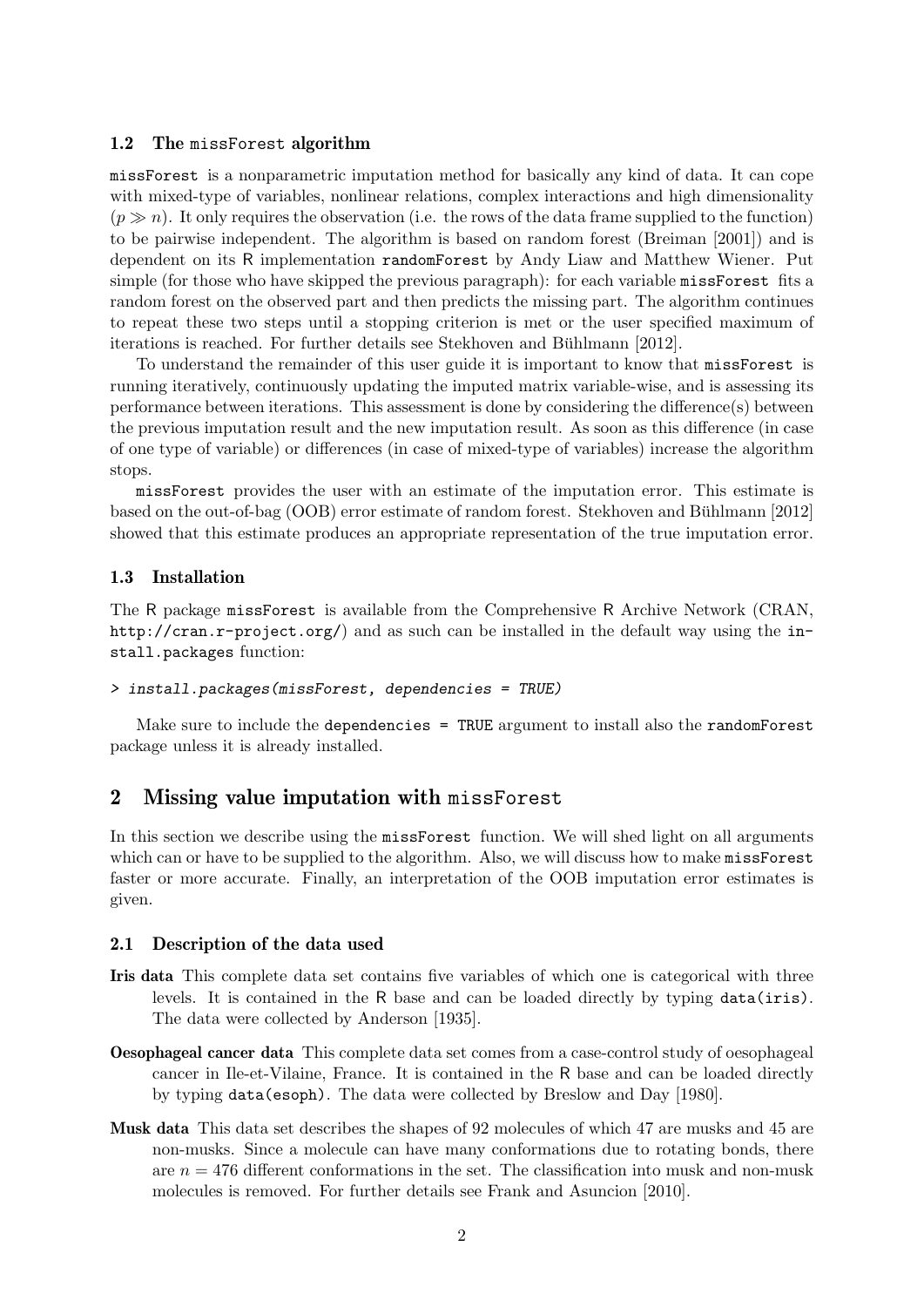#### 2.2 missForest in a nutshell

After you have properly installed missForest you can load the package in your R session:

```
> library(missForest)
```
We will load now the famous Iris data set and artificially remove  $10\%$  of the entries in the data completely at random using the prodNA function from the missForest package:

```
> data(iris)
> iris.mis <- prodNA(iris, noNA = 0.1)
> summary(iris.mis)
```

```
Sepal.Length Sepal.Width Petal.Length Petal.Width
Min. :4.300 Min. :2.000 Min. :1.00 Min. :0.100
1st Qu.:5.100 1st Qu.:2.800 1st Qu.:1.60 1st Qu.:0.300
Median :5.750 Median :3.000 Median :4.40 Median :1.300
Mean :5.826 Mean :3.055 Mean :3.78 Mean :1.147
3rd Qu.:6.400 3rd Qu.:3.300 3rd Qu.:5.10 3rd Qu.:1.800
Max. :7.900 Max. :4.400 Max. :6.90 Max. :2.500
NA's :10 NA's :18 NA's :17 NA's :17
     Species
setosa : 46
versicolor:47
virginica :44
NA's :13
```
We can see that there is an evenly distributed amount of missing values over the variables in the data set. With completely at random we mean that the process of deleting entries is not influenced by the data or the data generating process.

The missing data is now imputed by simply handing it over to missForest :

```
> iris.imp <- missForest(iris.mis)
```
Except for the iteration numbering no additional print-out is given. The results are stored in the R object iris.imp which is a list. We can call upon the imputed data matrix by typing iris.imp\$ximp. Note: A common mistake is to use iris.imp instead of iris.imp\$ximp for subsequent analyses.

Additionally, missForest provides an OOB imputation error estimate which can be extracted using the same \$ notation as with the imputed data matrix:

> iris.imp\$OOBerror

NRMSE PFC 0.13905909 0.05109489

As mentioned before the Iris data set contains two types of variables, continuous and categorical. This is why the OOB imputation error supplies two values for the result of the imputation (default setting). The first value is the normalized root mean squared error (NRMSE, see Oba et al. [2003]) for the continuous part of the imputed data set, e.g., Sepal.Length, Sepal.Width, Petal.Length and Petal.Width. The second value is the proportion of falsely classified entries (PFC) in the categorical part of the imputed data set, e.g., Species. In both cases good performance of missForest leads to a value close to 0 and bad performance to a value around 1.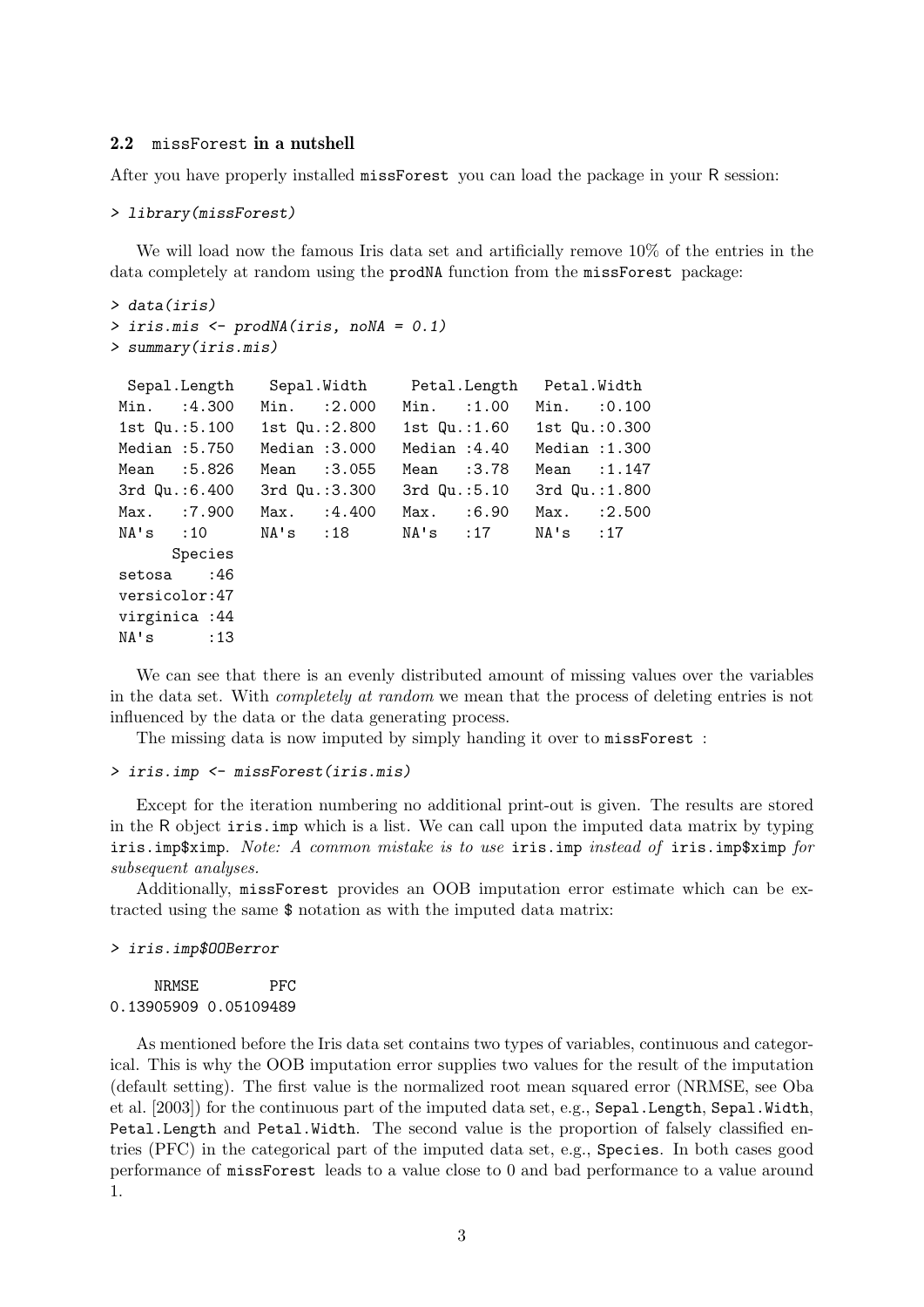If you are interested in assessing the reliability of the imputation for single variables, e.g., to decide which variables to use in a subsequent data analysis, missForest can return the OOB errors for each variable separately instead of aggregating over the whole data matrix. This can be done using the argument variablewise = TRUE when calling the missForest function.

```
> iris.imp <- missForest(iris.mis, variablewise = TRUE)
> iris.imp$OOBerror
```
MSE MSE MSE MSE PFC 0.11448711 0.09672087 0.07276558 0.03075024 0.04379562

We can see that the output has the same length as there are variables in the data. For each variable the resulting error and the type of error measure, i.e., mean squared error (MSE) or PFC, is returned. Note that we are not using the NRMSE here.

### 2.3 Additional output using verbose

In 2.2 the print-out of missForest showed only which iteration is taking place at the moment. Anyhow, if you are imputing a large data set or choose to use ridiculously large mtry and/or ntree arguments (see 2.5) you might be interested in getting additional information on how missForest is performing.

By setting the logical verbose argument to TRUE the print-out is extended threefold:

- estimated error(s) The OOB imputation error estimate for the continuous and categorical parts of the imputed data set. Note: If there is only one type of variable there will be only one value with the corresponding error measure.
- difference(s) The difference between the previous and the new imputed continuous and categorical parts of the data set. The difference for the set of continuous variables  $N$  in the data set is computed by

$$
\frac{\sum_{j\in \mathbf{N}}(\mathbf{X}^{imp}_{new}-\mathbf{X}^{imp}_{old})^2}{\sum_{j\in \mathbf{N}}(\mathbf{X}^{imp}_{new})^2},
$$

and for the set of categorical variables the difference corresponds to the PFC.

time The runtime of the iteration in seconds.

If we rerun the previous imputation of the Iris data  $^1$  setting verbose = TRUE we get:

```
> set.seed(81)
> iris.imp <- missForest(iris.mis, verbose = TRUE)
 missForest iteration 1 in progress...done!
    estimated error(s): 0.1524815 0.05109489
    difference(s): 0.006466743 0.06666667
    time: 0.084 seconds
 missForest iteration 2 in progress...done!
    estimated error(s): 0.1399639 0.04379562
```
<sup>&</sup>lt;sup>1</sup>Since random forest – as its name suggests – is using a random number generator (RNG) the result for two trials on the same missing data set will be different. To avoid this from happening in the given illustrative example we use the set.seed function before applying missForest on the iris.mis data set. This causes the RNG to be reset to the same state as before (where we invisibly called set.seed(81) already but did not want to trouble the concerned reader with technical details).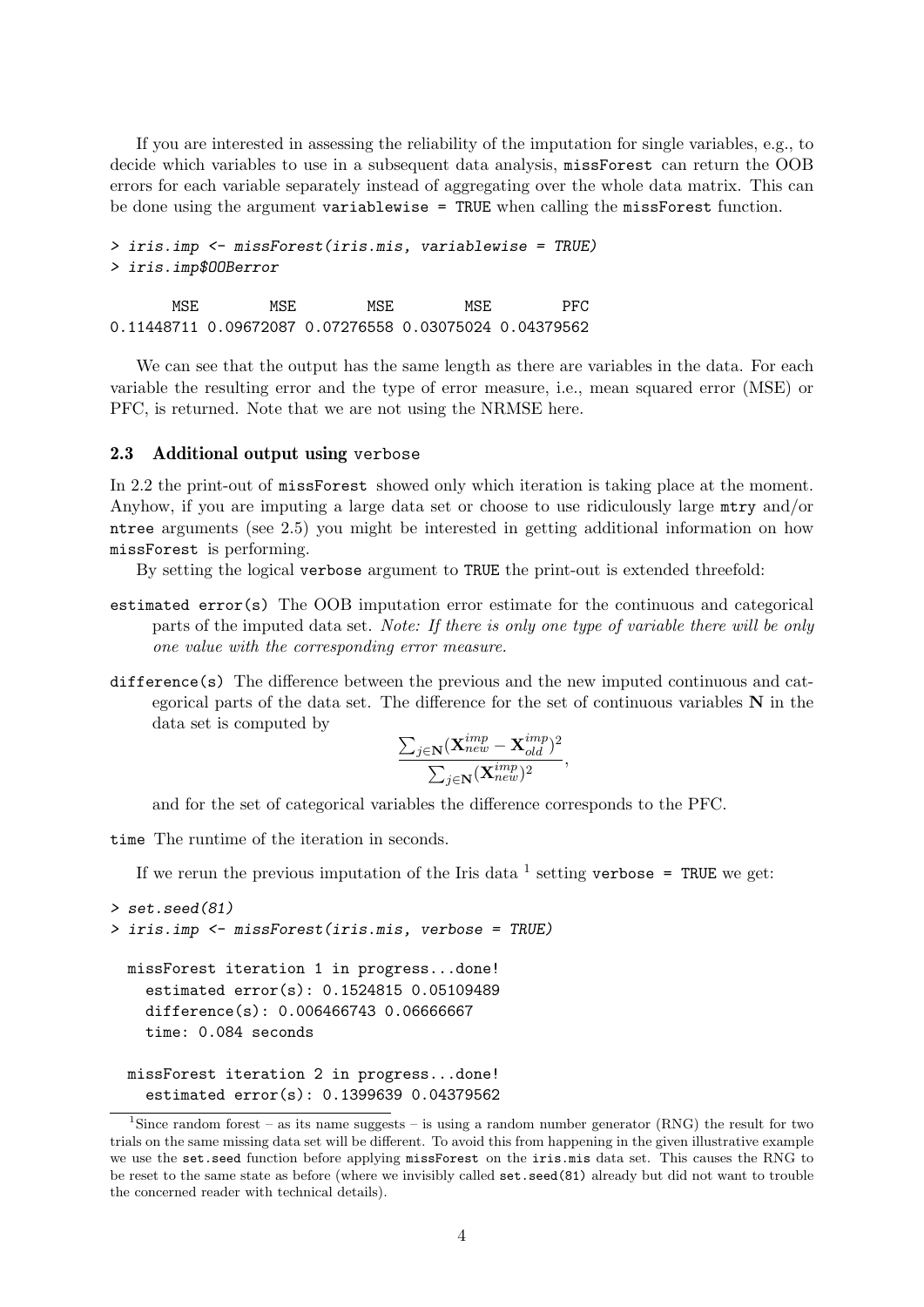```
difference(s): 2.314766e-05 0
  time: 0.082 seconds
missForest iteration 3 in progress...done!
  estimated error(s): 0.1408201 0.05109489
  difference(s): 1.907026e-05 0
  time: 0.078 seconds
missForest iteration 4 in progress...done!
  estimated error(s): 0.140568 0.05109489
  difference(s): 1.456924e-05 0
  time: 0.084 seconds
missForest iteration 5 in progress...done!
  estimated error(s): 0.1390591 0.05109489
  difference(s): 1.157991e-05 0
  time: 0.079 seconds
missForest iteration 6 in progress...done!
  estimated error(s): 0.1404867 0.04379562
  difference(s): 1.689285e-05 0
  time: 0.076 seconds
```
The above print-out shows that missForest needs four iterations to finish. If we check the final OOB imputation error estimate:

#### > iris.imp\$OOBerror

NRMSE PFC 0.13905909 0.05109489

we can see that it used the result from the second last iteration, i.e., the third instead of the last one. This is because the stopping criterion was triggered and the fact that the differences increase indicate that the new imputation is probably a less accurate imputation than the previous one. However, we can also see that the estimated error(s) is lower for the last imputation than for the one before. But we will show later on that the true imputation error is lower for iteration 3 (the impatient reader can jump to section 2.9).

#### 2.4 Changing the number of iterations with maxiter

Depending on the composition and structure of the data it is possible that missForest needs more than the typical four to five iterations (see 2.3) until the stopping criterion kicks in. From an optimality point of view we do want missForest to stop due to the stopping criterion and not due to the limit of iterations. However, if the difference between iterations is seriously shrinking towards nought and the estimated error is in a stalemate the only way to keep computation time at a reasonable level is to limit the number of iterations using the argument maxiter.

We show this using the esoph data. First, we run missForest on a data set where we removed 5% of the entries at random:

```
> data(esoph)
> esoph.mis <- prodNA(esoph, 0.05)
> set.seed(96)
> esoph.imp <- missForest(esoph.mis, verbose = TRUE)
```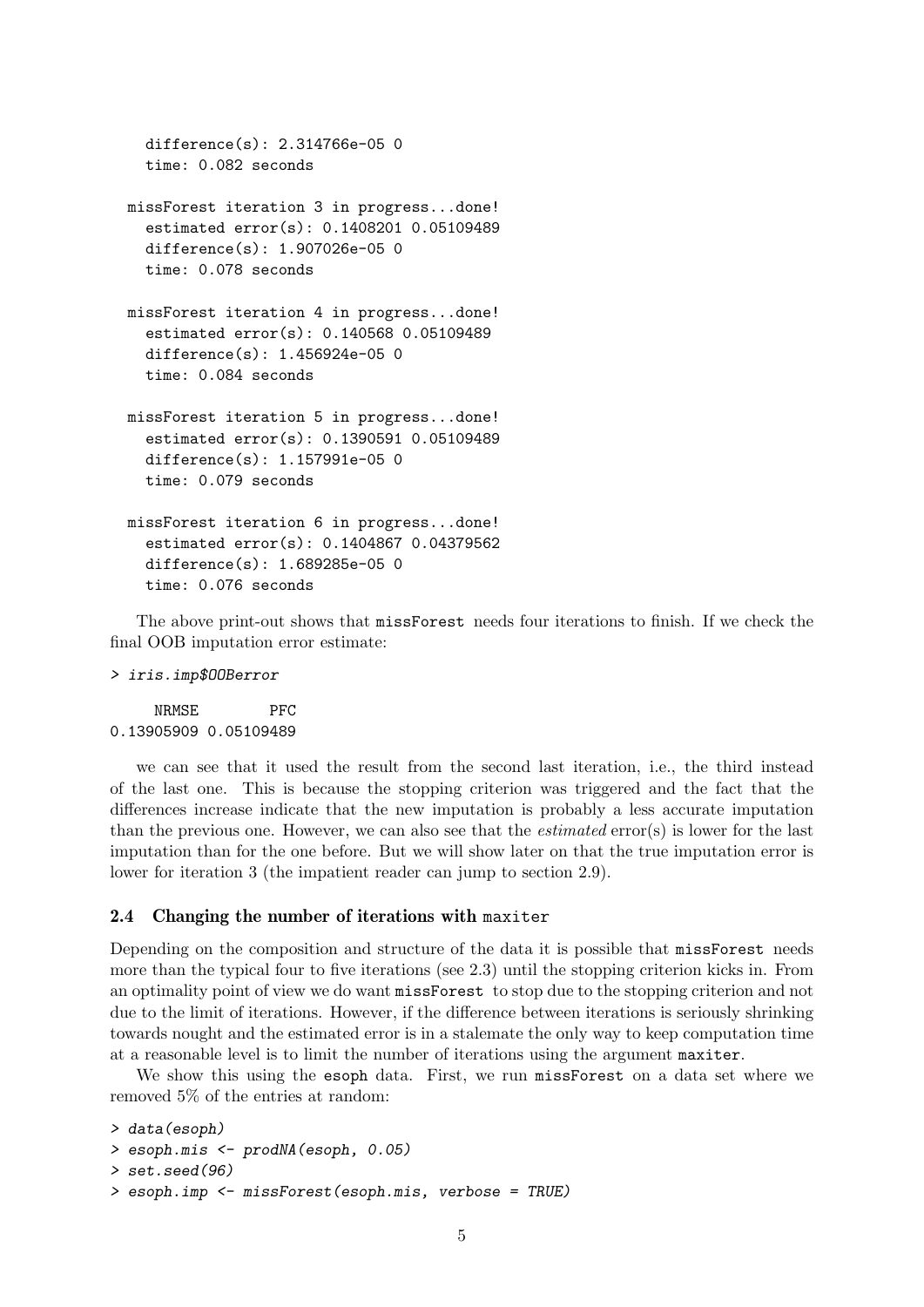- missForest iteration 1 in progress...done! estimated error(s): 0.5829447 0.7600658 difference(s): 0.00657907 0.04545455 time: 0.044 seconds
- missForest iteration 2 in progress...done! estimated error(s): 0.6324057 0.7912311 difference(s): 0.0003081604 0.02272727 time: 0.034 seconds
- missForest iteration 3 in progress...done! estimated error(s): 0.6047978 0.7834882 difference(s): 0.0002369853 0.007575758 time: 0.034 seconds
- missForest iteration 4 in progress...done! estimated error(s): 0.612139 0.7753581 difference(s): 0.0002492164 0 time: 0.04 seconds
- missForest iteration 5 in progress...done! estimated error(s): 0.6296159 0.775842 difference(s): 6.539235e-05 0 time: 0.035 seconds
- missForest iteration 6 in progress...done! estimated error(s): 0.6045446 0.7473868 difference(s): 0.0002302742 0.007575758 time: 0.037 seconds

We can see that it takes missForest nine iterations to come to a stop. The returned imputation result was reached in iteration 8 having estimated errors of 0.55 and 0.73 and differences of 3 · 10−<sup>5</sup> and 0. In iteration 6 the estimated errors are smaller (i.e. 0.53 and 0.70) and the differences are  $1 \cdot 10^{-4}$  and  $4 \cdot 10^{-3}$ . So why is missForest not simply taking the sixth iteration and calls it a day? Because the difference in the continuous part of the data set is still reduced in each iteration up until iteration 9. This stopping strategy is on average (taking all possible data sets into account) quite good but can have its caveats at specific data sets. In the above case of the esoph data we can get the result of the sixth iteration by doing the following:

```
> set.seed(96)
> esoph.imp <- missForest(esoph.mis, verbose = TRUE, maxiter = 6)
 missForest iteration 1 in progress...done!
    estimated error(s): 0.5829447 0.7600658
    difference(s): 0.00657907 0.04545455
    time: 0.045 seconds
 missForest iteration 2 in progress...done!
    estimated error(s): 0.6324057 0.7912311
    difference(s): 0.0003081604 0.02272727
    time: 0.038 seconds
```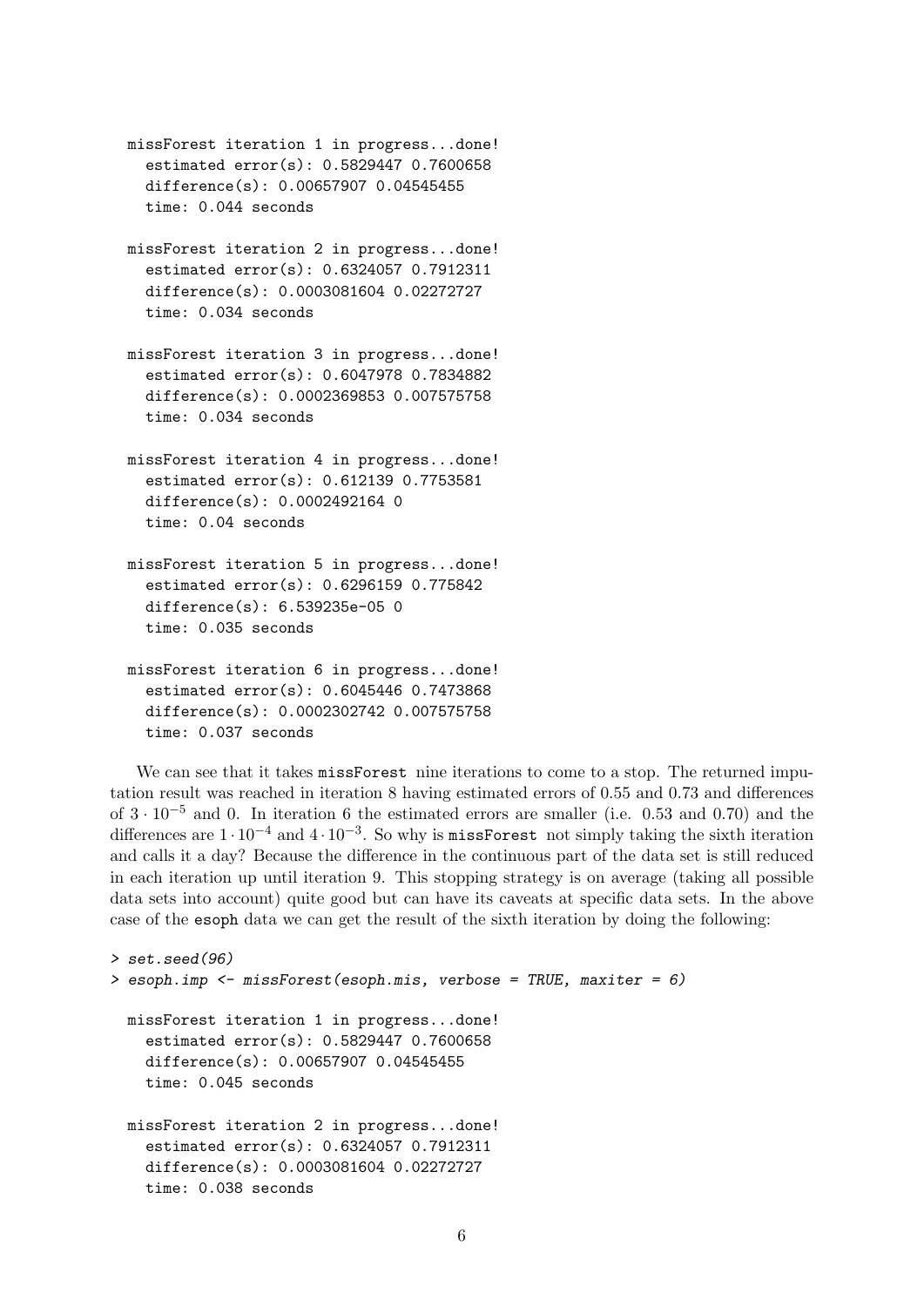```
missForest iteration 3 in progress...done!
  estimated error(s): 0.6047978 0.7834882
  difference(s): 0.0002369853 0.007575758
  time: 0.038 seconds
missForest iteration 4 in progress...done!
  estimated error(s): 0.612139 0.7753581
  difference(s): 0.0002492164 0
  time: 0.048 seconds
missForest iteration 5 in progress...done!
  estimated error(s): 0.6296159 0.775842
  difference(s): 6.539235e-05 0
  time: 0.037 seconds
missForest iteration 6 in progress...done!
  estimated error(s): 0.6045446 0.7473868
  difference(s): 0.0002302742 0.007575758
  time: 0.037 seconds
```
The returned result is now given by iteration 6. Quintessentially, there are two uses for the maxiter argument:

- 1. Controlling the run time in case of stagnating performance;
- 2. extract a preferred iteration result not supplied by the stopping criterion.

#### 2.5 Speed and accuracy trade-off manipulating mtry and ntree

missForest grows in each iteration for each variable a random forest to impute the missing values. With a large number of variables  $p$  this can lead to computation times beyond today's perception of feasibility. There are two ways to speed up the imputation process of missForest:

- 1. Reducing the number of trees grown in each forest using the argument ntree;
- 2. reducing the number of variables randomly sampled at each split using the argument mtry.

It is imperative to know that reducing either of these numbers will probably result in reduced accuracy. This is why we speak of a speed and accuracy trade-off.

#### 2.5.1 ntree

The effect of reducing ntree on the computation time is linear, e.g., halving ntree will half computation time for a single iteration. The default value in missForest is set to 100 which is fairly large. Smaller values in the tens can give appropriate results already. We show this using the Musk data:

```
> musk.mis <- prodNA(musk, 0.05)
> musk.imp <- missForest(musk.mis, verbose = TRUE, maxiter = 3)
 missForest iteration 1 in progress...done!
    estimated error(s): 0.1491825
    difference(s): 0.02383702
```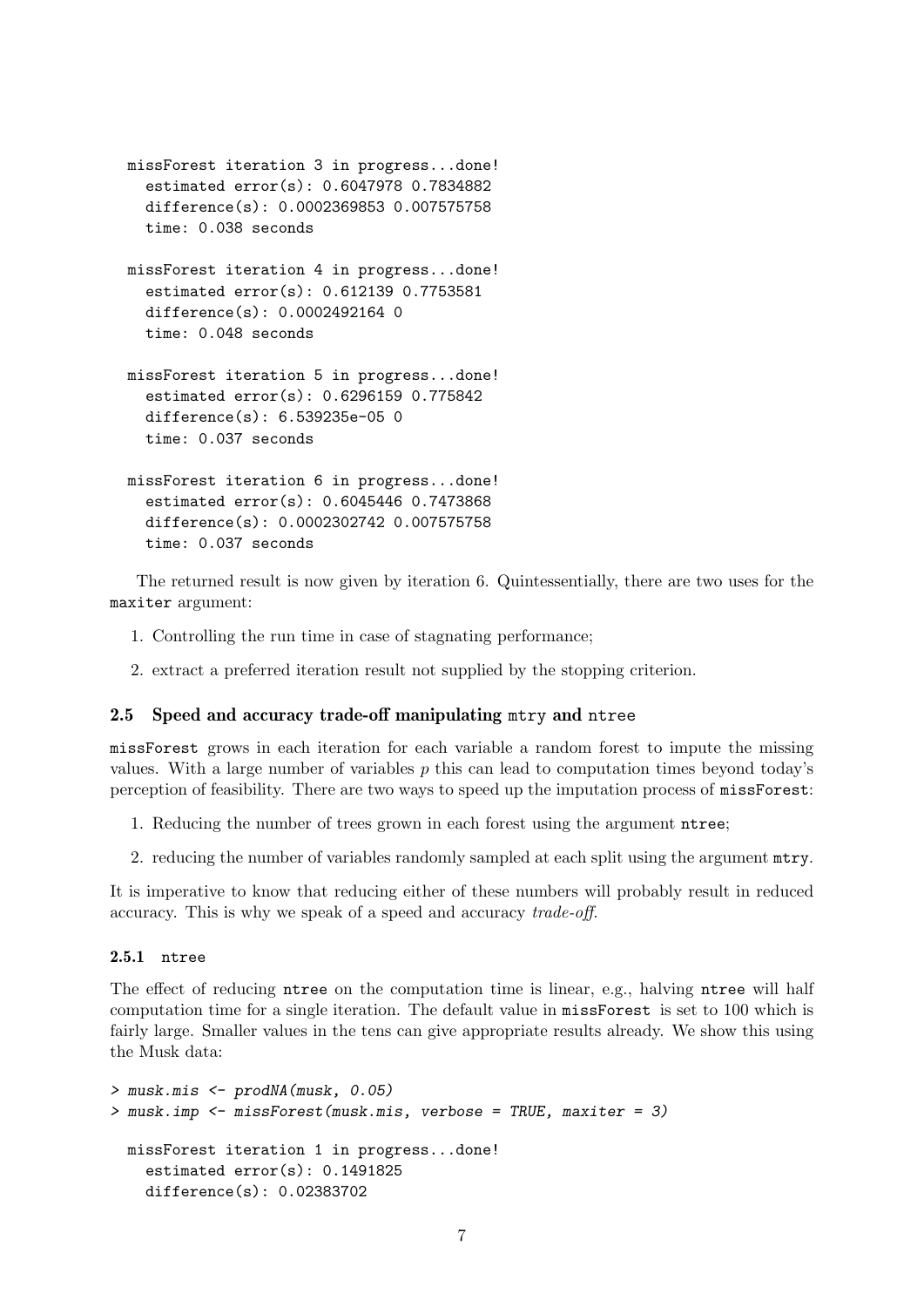```
time: 280.739 seconds
missForest iteration 2 in progress...done!
  estimated error(s): 0.1367353
  difference(s): 0.0001208087
  time: 277.011 seconds
missForest iteration 3 in progress...done!
  estimated error(s): 0.137418
  difference(s): 3.836082e-05
  time: 278.287 seconds
```
The computation time is about 14 minutes and we end up with an estimated NRMSE of 0.14. Note: The response was removed from the Musk data, that is why there is only the estimated NRMSE and also only the difference for the continuous part of the data set.

If we repeat the imputation using the ntree argument and setting it to 20 we get:

```
> musk.imp <- missForest(musk.mis, verbose = TRUE, maxiter = 3, ntree = 20)
 missForest iteration 1 in progress...done!
    estimated error(s): 0.1724939
    difference(s): 0.02383371
    time: 56.705 seconds
 missForest iteration 2 in progress...done!
    estimated error(s): 0.1576795
    difference(s): 0.0002417658
    time: 55.833 seconds
 missForest iteration 3 in progress...done!
    estimated error(s): 0.1591702
    difference(s): 0.0001966117
    time: 56.053 seconds
```
The computation time is now around 3 minutes which is approximately a fifth of the previous computation time using 100 trees (as a matter of fact, taking the floor values of the iteration times in seconds then the former imputation took *exactly* five times longer than the latter). The estimated NRMSE has increased to 0.16 – an increase of 14% compared to before. In some application this might seem as an unacceptable increase of imputation error. However, if the number of variables is large enough, e.g., in the thousands like in gene expression data, the amount of computation time saved will surpass the amount of imputation error increased.

#### 2.5.2 mtry

The effect on computation time when changing mtry is not as straight forward as with ntree. It is however more pronounced in settings with high-dimensionality (e.g.  $p \gg n$ , where n is the number of observations) and complex structures. The default setting in missForest is  $\sqrt{p}$ . This choice qualifies for a quite nice trade-off between imputation error and computation time. Anyhow, certain data might demand different choices either putting a focus on better imputation error or better computation time. We leave this delicate choice to the user of these certain data sets.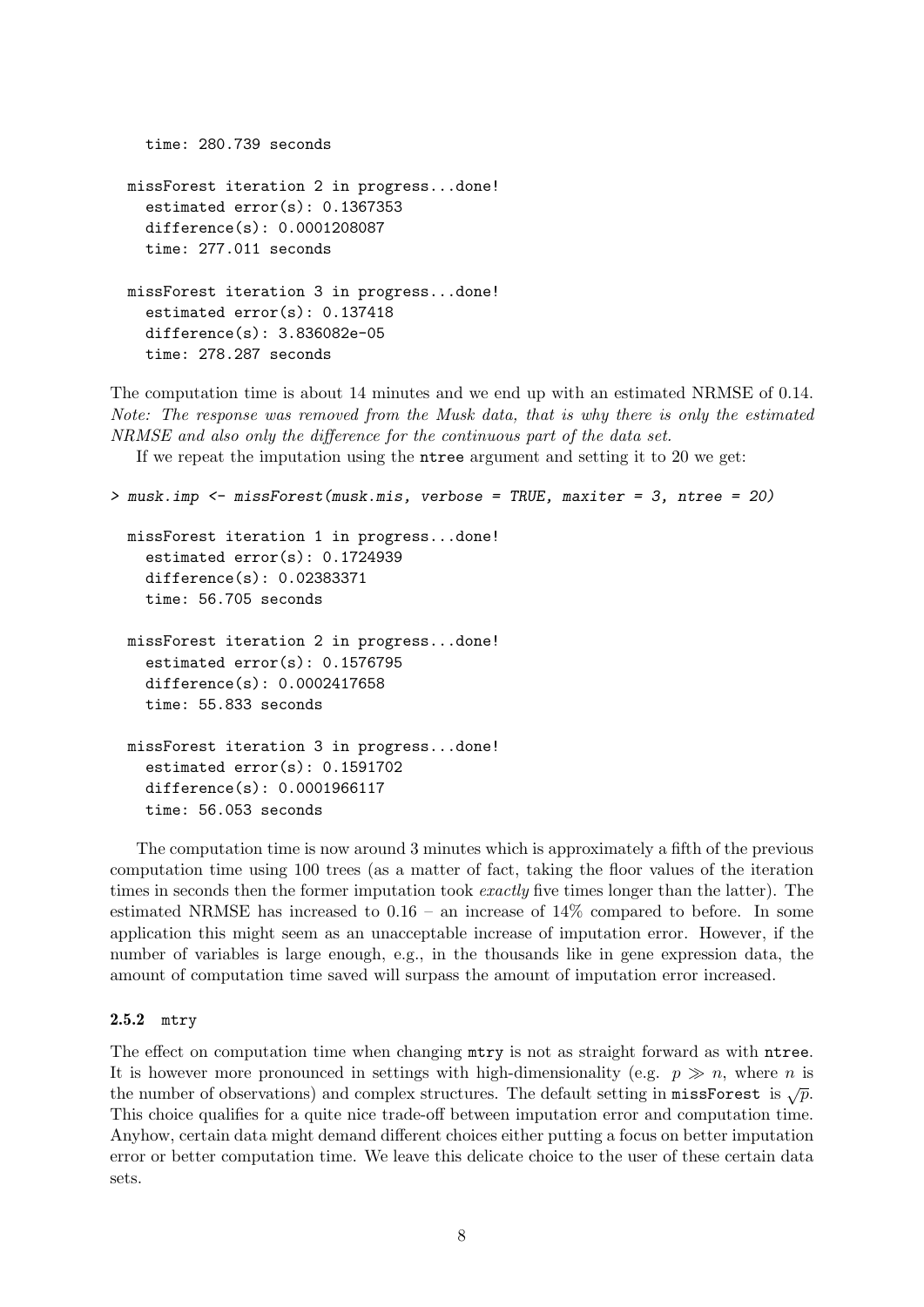### 2.6 Use subsampling instead of bootstrapping by setting replace to FALSE

Like in the original paper by Breiman [2001] missForest uses bootstrap samples to grow its trees on. Another possibility would be to use subsamples instead. Randomly selected observations are replaced in the data when bootstrapping is performed, i.e., a single observation can be selected several times. In subsampling these observations are not replaced and thus a single observation can only be selected once. If replace=FALSE then sampsize (controlling the size of the sample drawn from the data to grow a tree) is reduced from n to  $0.632n$ . This is because otherwise there would be no more OOB observations and an error prediction would be impossible. The number 0.632 is the expected proportion of observations selected when using bootstrapping, i.e., selecting with replacements *n* observations.

```
> set.seed(81)
> iris.imp.sub <- missForest(iris.mis, verbose = TRUE, replace = FALSE)
 missForest iteration 1 in progress...done!
    estimated error(s): 0.1524185 0.06569343
    difference(s): 0.006462631 0.06666667
    time: 0.064 seconds
 missForest iteration 2 in progress...done!
    estimated error(s): 0.1392069 0.04379562
    difference(s): 2.145735e-05 0
    time: 0.061 seconds
 missForest iteration 3 in progress...done!
    estimated error(s): 0.1402611 0.04379562
    difference(s): 1.684402e-05 0
    time: 0.063 seconds
 missForest iteration 4 in progress...done!
    estimated error(s): 0.1428319 0.05109489
    difference(s): 2.691763e-05 0
    time: 0.069 seconds
> iris.imp.sub$OOBerror
     NRMSE PFC
0.14026112 0.04379562
```
We can see that there is no substantial improvement compared to bootstrapping in the previous example in section 2.3 for the iris data. However, in some cases subsampling can be superior to bootstrapping. Therefore, if time allows explore both strategies and settle for the better performing one.

### 2.7 Imbalanced data, stratified sampling and focussed selection (classwt, cutoff, strata, sampsize)

From version 1.3 on missForest offers the possibility to pass more arguments to the randomForest function at its core. These include:

classwt adding priors to the classes in categorical variables;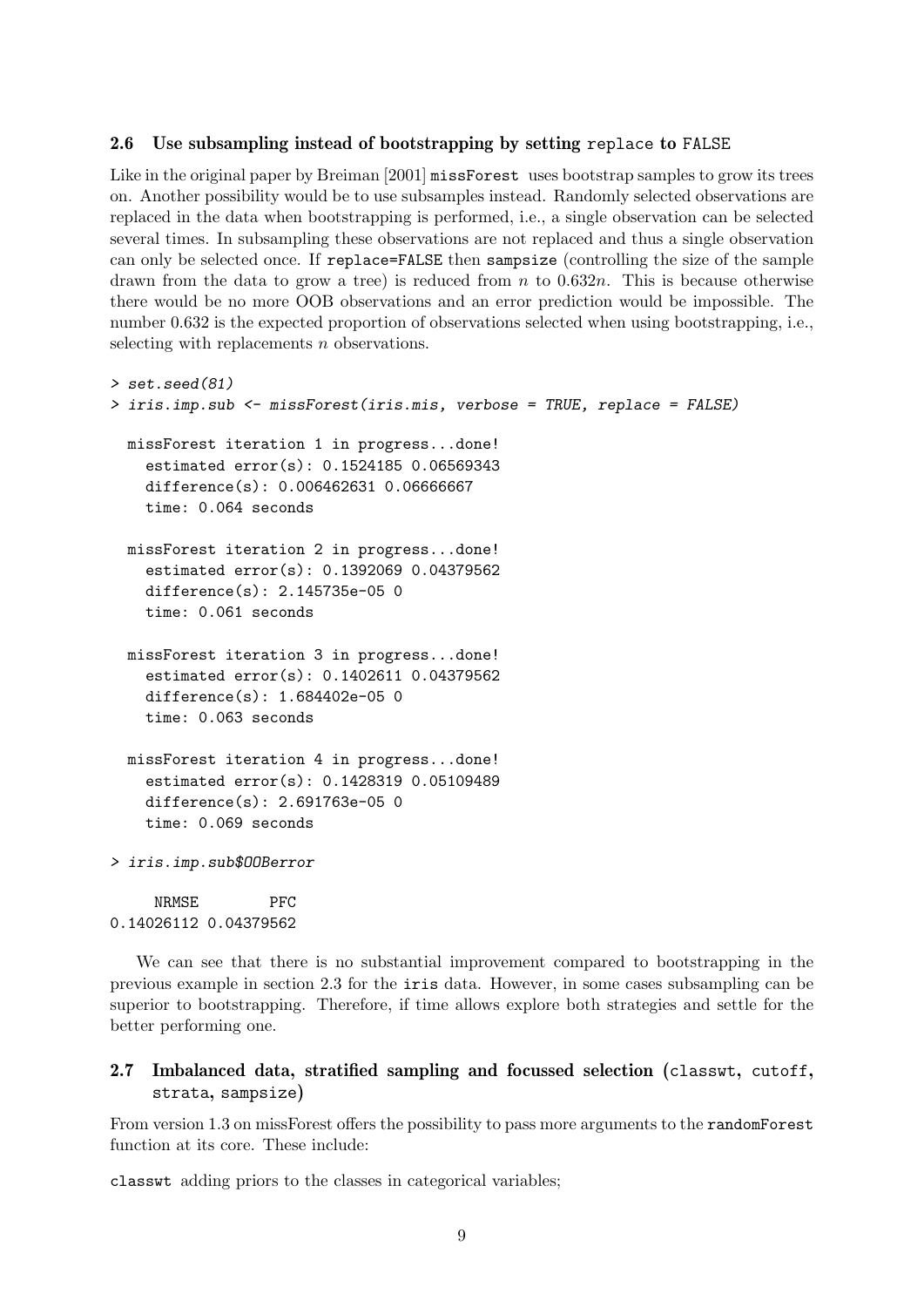cutoff setting cutoffs for each class in categorical variables;

strata perform stratified sampling for categorical variables;

sampsize define size of samples drawn from a variable.

For each of these arguments the user has to generate a list containing the appropriate object for each variable at the corresponding list entry, i.e., the third entry of the list corresponds to the third variable in the data, etc. The first three arguments in the above list do only make sense when used with categorical variables. However, the generated list has to have an entry for each variable - include for continuous variables NULL (for cutoff use 1). The sampsize argument can be used for both types of data. In case of continuous variables a single integer and in case of categorical variables a vector of the same length as there are classes in the variable.

```
> iris.sampsize <- list(12, 12, 12, 12, c(10, 15, 10))
> iris.imp.sampsize <- missForest(iris.mis, sampsize = iris.sampsize)
```
Note how we set the list entry for sampsize in case of the fifth variable Species to a vector with three entries. An example for the use of cutoff could be:

```
> iris.cutoff \le list(1, 1, 1, 1, c(0.3, 0.6, 0.1))
> iris.imp.cutoff <- missForest(iris.mis, cutoff = iris.cutoff)
```
we set the cutoff for setosa to 0.3, for versicolor to 0.6 and for virginica to 0.1 (not that this would make any sense - it is simply to show how the arguments have to be generated). Equivalently, using a NULL instead of 1 for the continuous variables the input for classwt looks as:

```
> iris.classwt <- list(NULL, NULL, NULL, NULL, c(10, 30, 20))
> iris.imp.classwt <- missForest(iris.mis, classwt = iris.classwt)
```
#### 2.8 Controlling terminal nodes w.r.t. nodesize and maxnodes

We can control the structural tree growing process two fold:

- by setting the maximum number of terminal nodes in the tree;
- by defining the minimum number of observations in a terminal node.

The default setting for the maximum number of nodes is given by the maximum possible in the tree growing process, subject to the limits of nodesize, which in turn has the default setting of 1 for continuous and 5 for categorical variables. The maxnodes argument is simply specified by an integer. For nodesize the user needs to supply a vector of length 2 where the first entry corresponds to continuous and the second entry to categorical variables:

```
> iris.imp.term \leq missForest(iris.mis, nodesize = c(3, 7))
```
In the above call to missForest we set the number of observations in terminal nodes to 3 for continuous variables and 7 for categorical variables. Especially, the maxnodes argument can have a strong effect on computation time.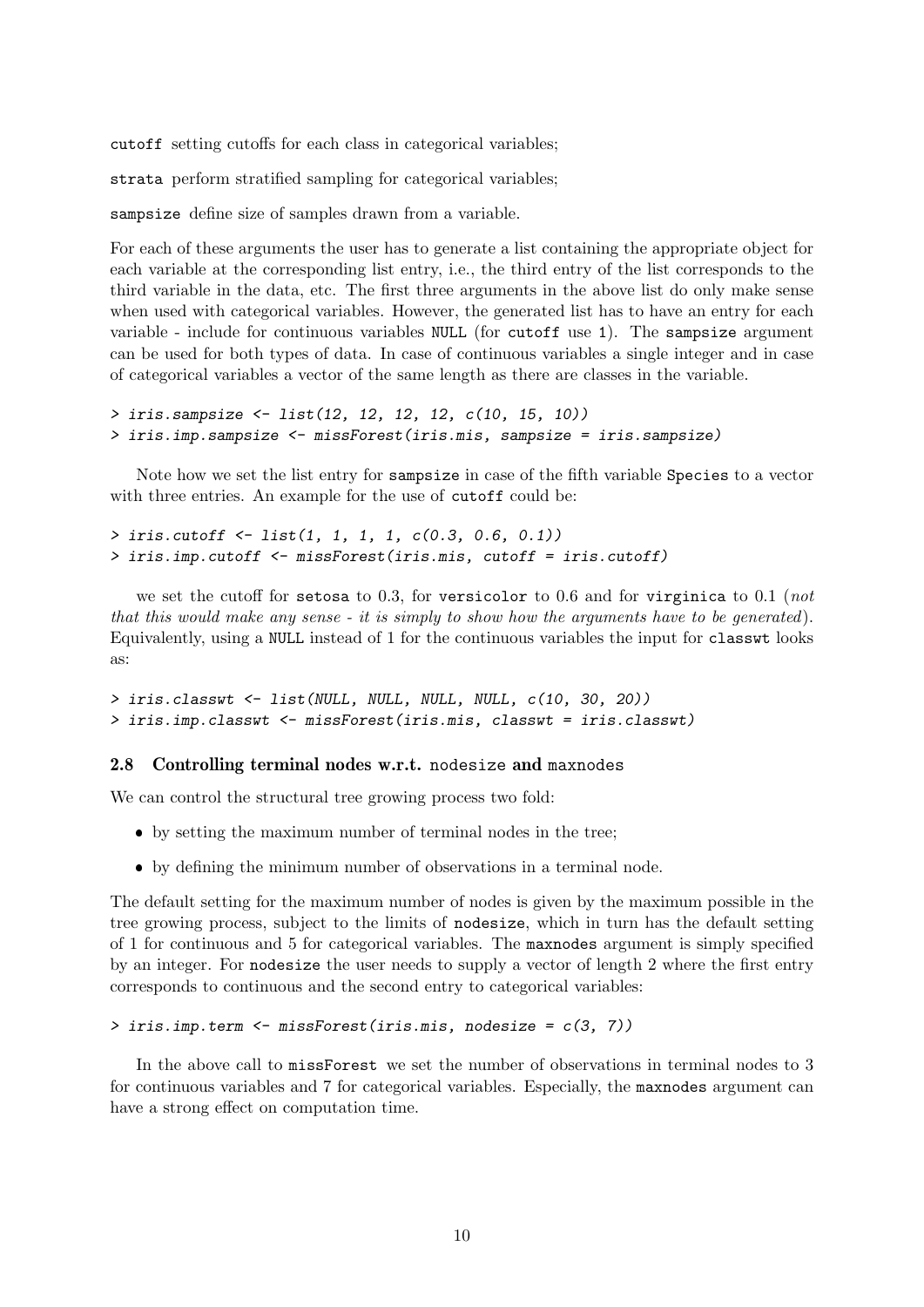#### 2.9 Testing the appropriateness by supplying xtrue

Whenever imputing data with real missing values the question arises how good the imputation was. In missForest the estimated OOB imputation error gives a nice indication at what you have to expect. A wary user might want to make an additional assessment (or back the OOB estimate up) by performing cross-validation or – in the optimal case – testing  $mis$ sForest previously on complete data. For both cases missForest offers the xtrue argument which simply takes in the same data matrix as  $x$ mis but with no missing values present. The strategy for testing the performance is the same as shown in the previous examples using prodNA:

- 1. Generate a data matrix with missing values;
- 2. impute this artificially generated data matrix;
- 3. compare the complete and imputed data matrices.

The functions to use for this strategy are prodNA, missForest and mixError. Using again the Iris data this would look like:

```
> iris.mis <- prodNA(iris, noNA = 0.1)
> iris.imp <- missForest(iris.mis)
> iris.err <- mixError(iris.imp$ximp, iris.mis, iris)
> print(iris.err)
    NRMSE PFC
0.1398983 0.0000000
```
Note: We want to point out once more that the user has to extract the imputed matrix from the missForest output using the  $\frac{1}{2}$  list notation. Not doing so will generate the following error:

```
> iris.err <- mixError(iris.imp, iris.mis, iris)
```

```
Error in mixError(iris.imp, iris.mis, iris) :
 Wrong input for 'xmis' - you probably forgot to point at the
 list element $ximp from the missForest output object.
```
We can simplify the above strategy by using **xtrue**. If combined with verbose = TRUE the user even gets additional information on the performance of missForest between iterations:

```
> iris.imp <- missForest(iris.mis, xtrue = iris, verbose = TRUE)
```

```
missForest iteration 1 in progress...done!
  error(s): 0.1417971 0
  estimated error(s): 0.1524815 0.05109489
  difference(s): 0.006466743 0.06666667
  time: 0.082 seconds
missForest iteration 2 in progress...done!
  error(s): 0.1430175 0
  estimated error(s): 0.1399639 0.04379562
  difference(s): 2.314766e-05 0
```
time: 0.087 seconds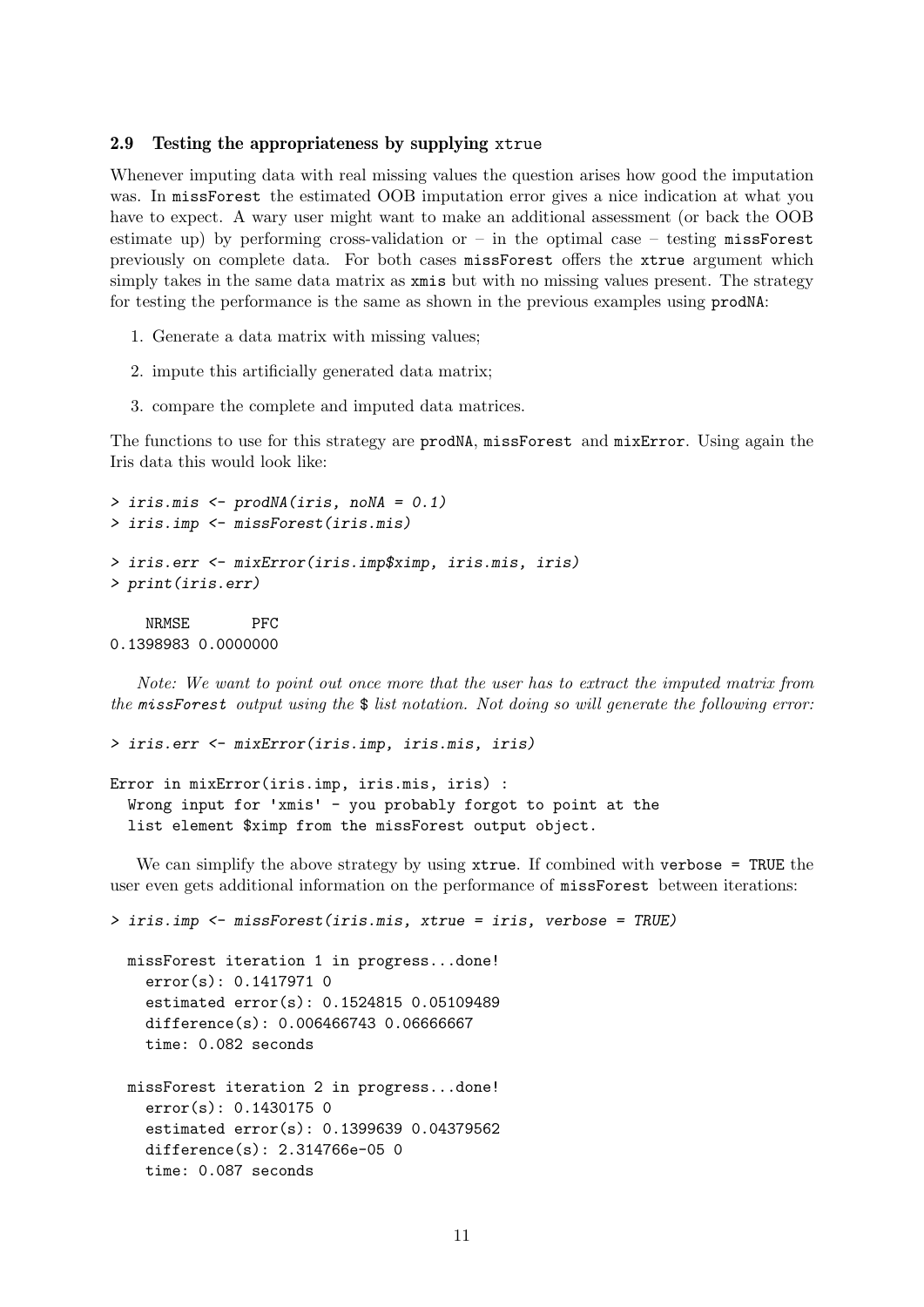```
missForest iteration 3 in progress...done!
  error(s): 0.1449979 0
  estimated error(s): 0.1408201 0.05109489
  difference(s): 1.907026e-05 0
  time: 0.083 seconds
missForest iteration 4 in progress...done!
  error(s): 0.1394827 0
  estimated error(s): 0.140568 0.05109489
  difference(s): 1.456924e-05 0
  time: 0.086 seconds
missForest iteration 5 in progress...done!
  error(s): 0.1398983 0
  estimated error(s): 0.1390591 0.05109489
  difference(s): 1.157991e-05 0
  time: 0.084 seconds
missForest iteration 6 in progress...done!
  error(s): 0.1396147 0
  estimated error(s): 0.1404867 0.04379562
  difference(s): 1.689285e-05 0
  time: 0.083 seconds
```
Supplying xtrue adds the line error(s) to the missForest output. We can observe that the true imputation error really is lower for the second last iteration as mentioned in section 2.2. Additionally, the output object (in the above example iris.imp) contains now a list element error which can be called directly:

#### > iris.imp\$error

NRMSE PFC 0.1398983 0.0000000

### 2.10 Parallel execution of missForest using parallelize

The argument parallelize allows to run missForest on multiple cores in parallel to save computational time. The parallel computation is achieved using the packages foreach (Revolution Analytics and Weston [2013b]) and itertools (Weston and Wickham [2010]). There are two possible ways to parallelize the algorithm of missForest :

#### 1. Create random forest objects parallel.

In each random forest grown divide  $n$  atrice in k parts, where k equals the number of available cores. Each core computes the  $\frac{n\text{tree}}{k}$  trees and finally the results are combined. This parallelization is most useful, if the random forest objects take long to compute and not too many variables with missing values are in the data. There are no consequences on the theoretical aspects of missForest regarding this parallelization (see Stekhoven and Bühlmann  $[2012]$ ).

### 2. Compute multiple iterations of missForest parallel.

An iteration of missForest consists of growing a random forest on the observed parts of a variable and subsequently predicting the missing parts using this forest. Partitioning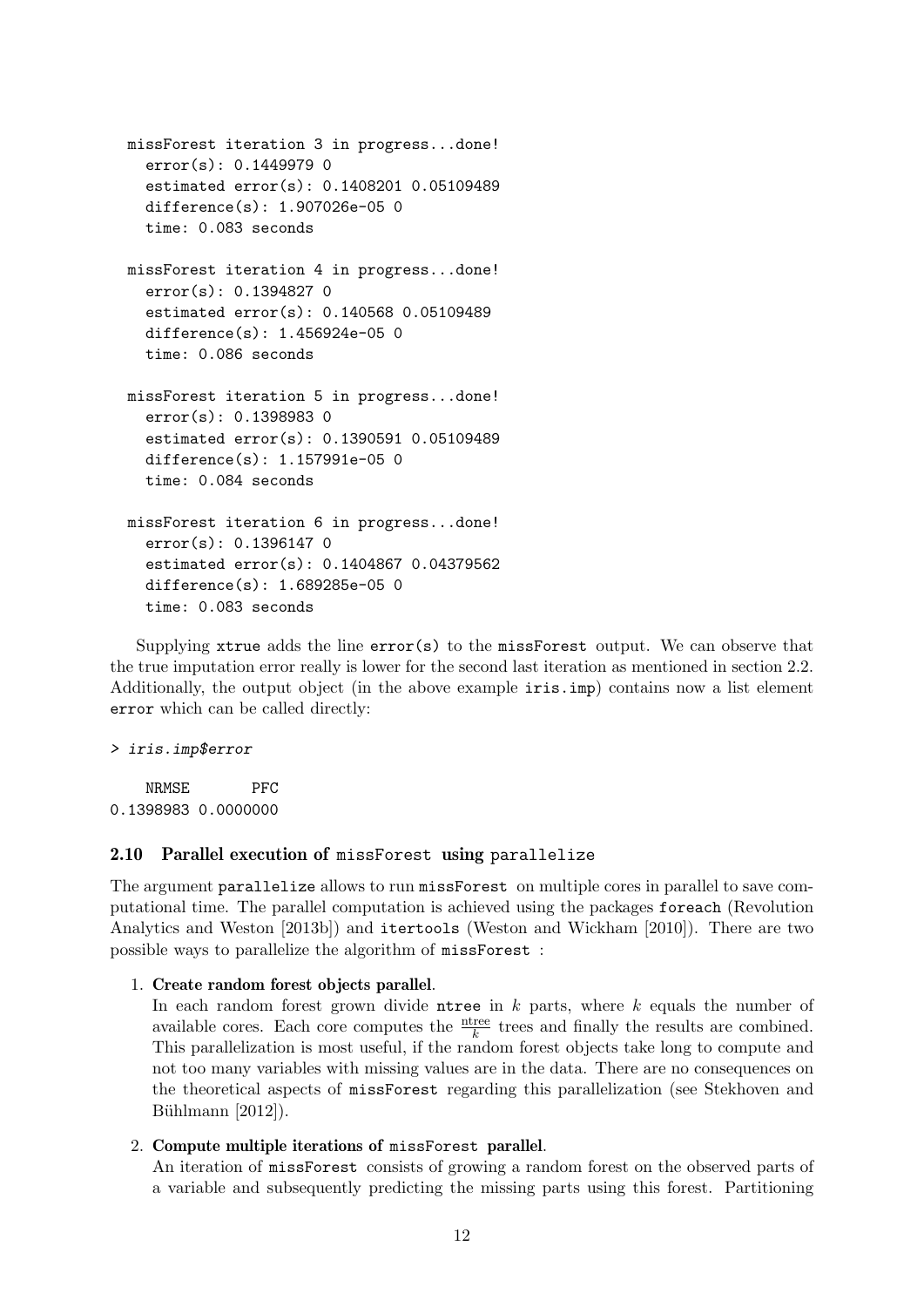the variables containing missing values into subsets of size  $k$ , where  $k$  equals the number of available cores, allows for the parallel computation of  $k$  iterations. When each of the  $k$ iterations is finished the missing values in the first k variables are updated and the next block of k variables is started. This parallelization is most useful if the data consists of many variables and the random forest objects do not take long to compute<sup>2</sup>. However, the methodology of this procedure deviates from the original missForest algorithm, where the missing values were updated after each iteration. Now, the values are only updated after the separate computation of the  $k$  iterations. This seems to have no negative effect on the performance of missForest .

The use of parallel computing with R requires an appropriate parallel backend telling R where the cores are and how many of them. There are several packages available offering this functionality. Here, we give a short example taken from Revolution Analytics and Weston [2013a] on how this can be achieved using the package doParallel. It is recommended to carefully read the documentation of doParallel (especially the Section "Registering the doParallel parallel backend").

The following code is loading the doParallel package and registers a (default) parallel backend. The function getDoParWorkers() returns the number of available cores. The package doRNG provides an operator which ensures consisten results across foreach loops with respect to random numbers. This is important as you may know using random forests. The command registerDoRNG subsequently allows to set a seed.

```
> require(doParallel)
> registerDoParallel(cores=2)
> getDoParWorkers()
[1] 2
> require(doRNG)
> registerDoRNG(seed = 1.618)
> foreach(i=1:3) %dorng% sqrt(i)
[[1]]
[1] 1
\lceil[2]]
[1] 1.414214
[[3]]
[1] 1.732051
attr(,"rng")
attr(,"rng")[[1]]
[1] 10407 -1535484873 1222746892 1963142301 158053050
[6] -1240755981 -292394600
attr(,"rng")[[2]]
[1] 10407 -301255468 -1034264016 959782055 -1015092498
[6] -999580337 459156296
```
<sup>&</sup>lt;sup>2</sup>This can be achieved artificially by setting ntree or mtry relatively low, see Section 2.5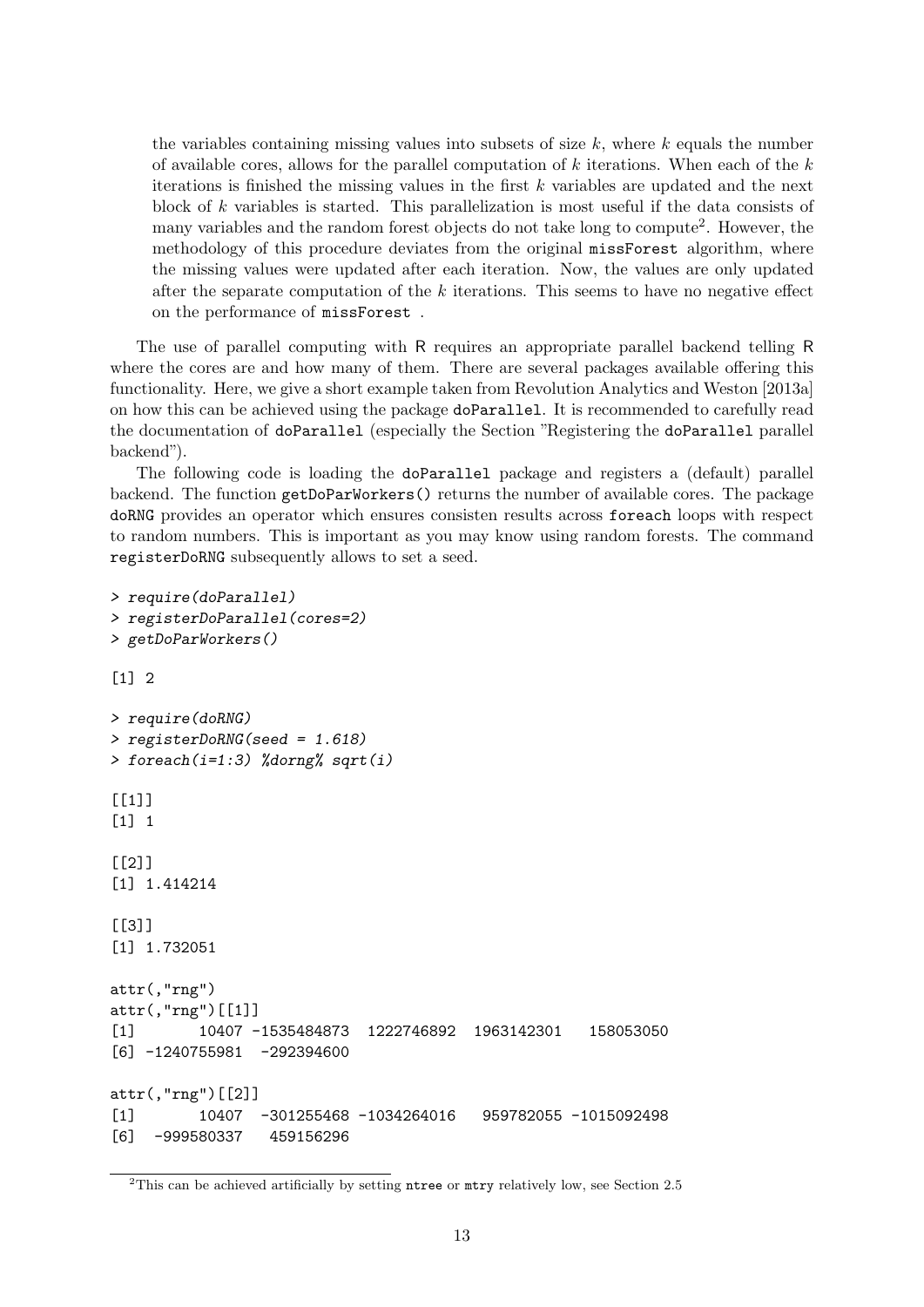```
attr(,"rng")[[3]]
[1] 10407 -754318448 -1267835184 106221966 -1446449372
[6] -453071442 113485020
attr(,"doRNG_version")
[1] "1.7.4"
```
If the foreach loop returns the above output the backend is registered and can be used by missForest .

If the data has neither many variables nor the random forests take very long to compute, but the need for parallel computing is given, we recommend to try both parallelizations and see which improves the performance best.

# 3 Concluding remarks

Imputation using missForest can be done very easily. The OOB imputation error estimate facilitates the interpretation of such imputation results. However, it should always be kept in mind that imputing data with missing values does not increase the information contained within this data. It is only a way to have completeness for further data analysis. Many methods of data analysis require complete observations. In such complete case analyses observations missing only a single entry will be completely removed from the data and therefore the information content is reduced. Imputing the data beforehand prevents this reduction. For further details on the effect of imputation on the subsequent data analysis we suggest the books of Schafer [1997] and Little and Rubin [1987].

# Acknowledgments

We thank Steve Weston for the input on the parallel computation approach.

# References

- E. Anderson. The irises of the gaspe peninsula. Bulletin of the American Iris Society, 59:2–5, 1935.
- L. Breiman. Random forests. Machine learning, 45(1):5–32, 2001. ISSN 0885-6125.
- N. E. Breslow and N. E. Day. Statistical methods in cancer research. 1: The analysis of casecontrol studies. IARC Lyon / Oxford University Press, 1980.
- A. Frank and A. Asuncion. UCI machine learning repository, 2010. URL http://archive.ics. uci.edu/ml.
- R.J.A. Little and D.B. Rubin. Statistical Analysis with Missing Data. Wiley New York, 1987. ISBN 0-471-80254-9.
- S. Oba, M. Sato, I. Takemasa, M. Monden, K. Matsubara, and S. Ishii. A Bayesian missing value estimation method for gene expression profile data. Bioinformatics, 19(16):2088–2096, 2003. ISSN 1367-4803.
- Revolution Analytics and Steve Weston. *doParallel: Foreach parallel adaptor for the parallel* package, 2013a. URL http://CRAN.R-project.org/package=doParallel. R package version 1.0.6.